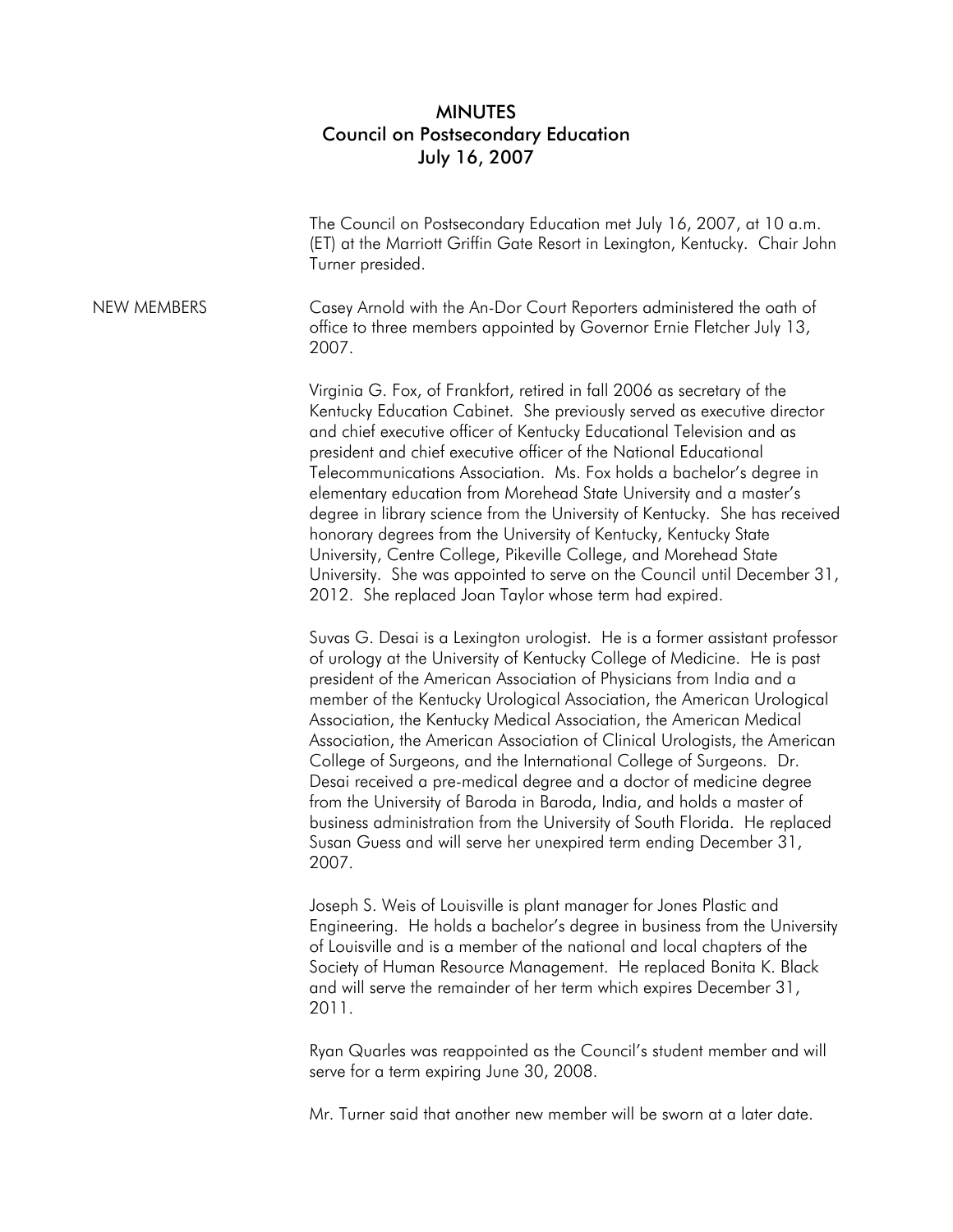|                                                              | Bryan A. Blavatt, superintendent of Boone County Schools, was appointed<br>to replace Ron Greenberg. His term, effective July 31, 2007, will expire<br>December 31, 2007. [Note: Mr. Blavatt resigned from the Council<br>August 11, 2007, for medical reasons.]                                                                                                                                                                                                                                                                   |
|--------------------------------------------------------------|------------------------------------------------------------------------------------------------------------------------------------------------------------------------------------------------------------------------------------------------------------------------------------------------------------------------------------------------------------------------------------------------------------------------------------------------------------------------------------------------------------------------------------|
| <b>ROLL CALL</b>                                             | The following members were in attendance: Walter Baker, Peggy<br>Bertelsman, Suvas Desai, Dan Flanagan, Virginia Fox, Ron Greenberg,<br>John Hall, Phyllis Maclin, Alois Moore, Ryan Quarles, Jim Skaggs, John<br>Turner, Mark Wattier, and Joe Weis. Kevin Canafax and Kevin Noland<br>did not attend.                                                                                                                                                                                                                            |
| APPROVAL OF MINUTES                                          | The minutes of the May Council meeting were approved as distributed.                                                                                                                                                                                                                                                                                                                                                                                                                                                               |
| DOUBLE THE NUMBERS -<br>THE NONTRADITIONAL<br><b>STUDENT</b> | The meeting began with a presentation on "Double the Numbers" which<br>focused on the nontraditional student. John Hayek, the Council's interim<br>vice president for finance, shared specifics on the importance of this target<br>audience in doubling the number of bachelor's degrees in Kentucky. To<br>close this gap, these strategies need to be accomplished:<br>Increase adult college participation rate from 3.6 percent to 4.5<br>percent<br>Increase college-going of GED graduates from 19 percent to 36<br>percent |

- Increase annual number of GED graduates from 9,000 to 15,000
- Increase number of students transferring from KCTCS to four-year universities from 3,100 to 11,334

Dr. Hayek pointed out that Kentucky has 550,000 adults with some college and no bachelor's degree and provided that information broken out by service region for each four-year institution. Also, since 1989, approximately 11,000 Kentuckians have 90+ credit hours and no bachelor's degree in the system. The College Access Outreach Initiative is addressing this growth opportunity.

Another growth opportunity is transfer. Dr. Hayek said that about 50 percent of all college graduates in Kentucky across the system do not start at the institution from which they eventually graduate. Over the last 10 years the number of transfers to the public four-year institutions has remained relatively flat, although the independent sector has increased during that time period.

Kentucky has almost 800,000 people without a high school diploma or GED. The college-going rate of GED graduates has increased slightly over the last several years and a greater number of these people must be brought into the postsecondary pipeline if the 2020 goal is achieved.

Dr. Hayek said that in Kentucky, to raise the educational attainment rate by about 1 percent, an additional 20,000 bachelor's degree holders are needed.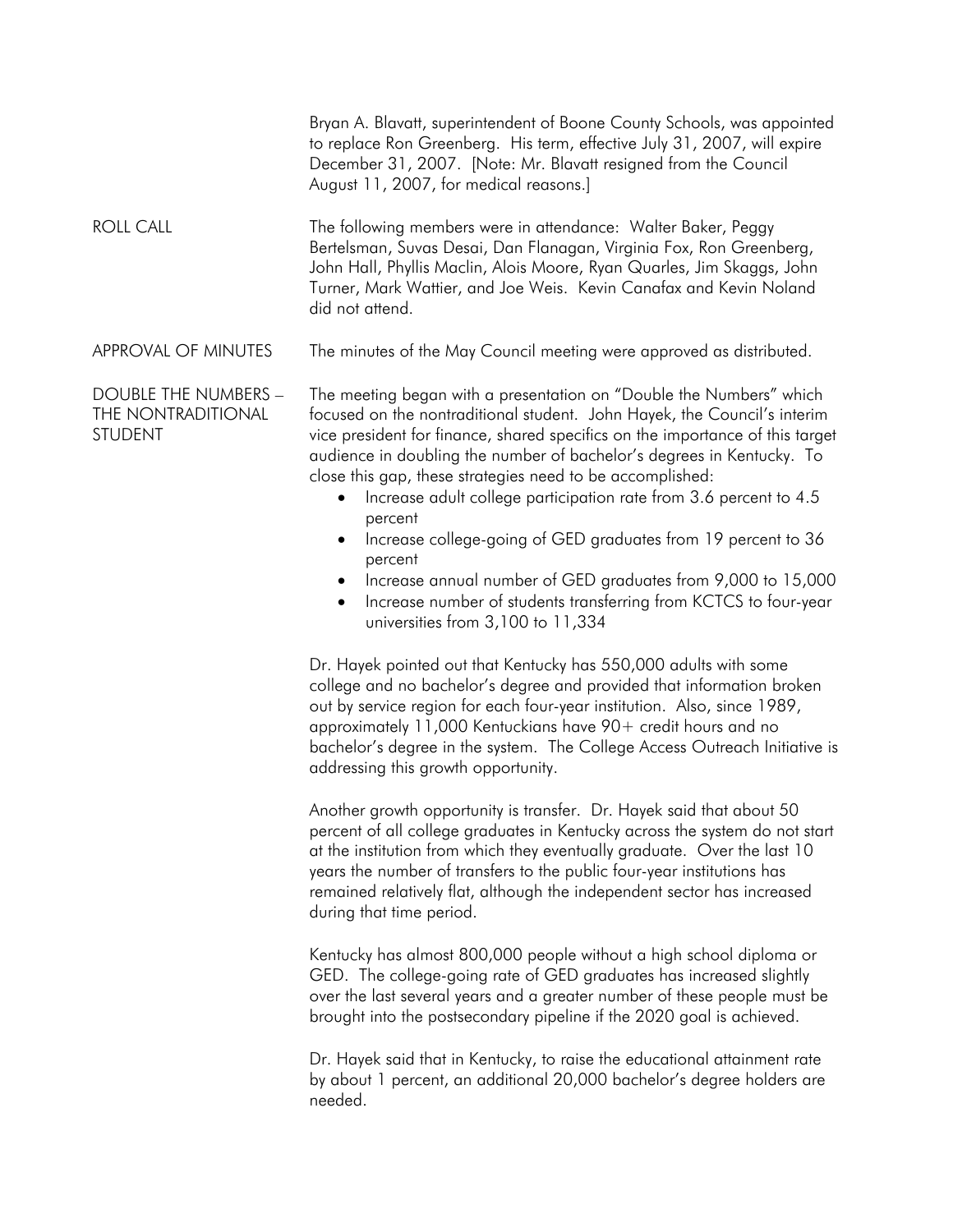|                                           | The staff will continue to monitor the short-term goals related to<br>nontraditional students, making sure they are prevalent in the Double the<br>Numbers plan and that there is an opportunity to include the importance<br>of transfer and other types of nontraditional students in the funding policy.<br>The staff is working on new policies and strategies on accelerating a<br>greater number of these students into the pipeline. The Council staff also<br>will work collaboratively with KHEAA, K-12, and economic development<br>partners to achieve these goals.                                                                                                                                                                                                                                                 |
|-------------------------------------------|--------------------------------------------------------------------------------------------------------------------------------------------------------------------------------------------------------------------------------------------------------------------------------------------------------------------------------------------------------------------------------------------------------------------------------------------------------------------------------------------------------------------------------------------------------------------------------------------------------------------------------------------------------------------------------------------------------------------------------------------------------------------------------------------------------------------------------|
| 2008-10<br><b>BUDGET FRAMEWORK</b>        | Mr. Flanagan, chair of the Budget and Finance Policy Group, presented<br>an initial draft of the 2008-10 budget recommendation framework. The<br>framework differs from past years in several respects which should improve<br>the transparency and clarity of the request. The framework has been<br>developed with conversations with the chief budget officers, members of<br>the Budget and Finance Policy Group, and executive and legislative<br>leadership. The timeline calls for institutional budget hearings in the fall<br>and opportunities for the Council members to review subsequent drafts in<br>August, September, and October, with final action taken at the November<br>5 Council meeting.                                                                                                               |
| 2020 DOUBLE THE<br>NUMBERS PLAN           | Mr. Flanagan said that the staff continues to work with the chief budget<br>officers and the Budget and Finance Policy Group on the 2020 Double<br>the Numbers Plan. The plan will articulate for the General Assembly the<br>long-term investments and outcomes needed to achieve the goal to<br>double the number of bachelor's degree holders in the state by 2020 as<br>well as the expected return on investment. In exchange for stable,<br>consistent funding, the institutions will be accountable for meeting<br>performance targets and finding operating efficiencies through<br>reinvestment, reallocation, or cost avoidance. The plan will project the<br>cost of meeting performance targets in 2008-10, 2012-14, and 2018-20,<br>assuming various levels of state support, tuition revenue, and financial aid. |
| 2007-08 AGENCY<br><b>OPERATING BUDGET</b> | RECOMMENDATION: The staff recommends that the Council approve<br>the fiscal year 2007-08 agency operating budget.                                                                                                                                                                                                                                                                                                                                                                                                                                                                                                                                                                                                                                                                                                              |
|                                           | MOTION: On behalf of the Budget and Finance Policy Group, Mr.<br>Flanagan moved that the recommendation be approved. Mr. Quarles<br>seconded the motion.                                                                                                                                                                                                                                                                                                                                                                                                                                                                                                                                                                                                                                                                       |
|                                           | Mr. Wattier questioned the reduction in advertising money from \$65,000<br>in FY 06-07 to \$40,000 in FY 07-08. Diann Donaldson with the Council<br>staff said that this is due to a lesser number of vacancies in personnel.                                                                                                                                                                                                                                                                                                                                                                                                                                                                                                                                                                                                  |
|                                           | Ms. Maclin asked about the difference in the listings for restricted funds.<br>Ms. Donaldson explained that the difference is between what has been<br>appropriated and what the staff expects to expend throughout the year<br>from appropriations plus money from other revenues. It was suggested                                                                                                                                                                                                                                                                                                                                                                                                                                                                                                                           |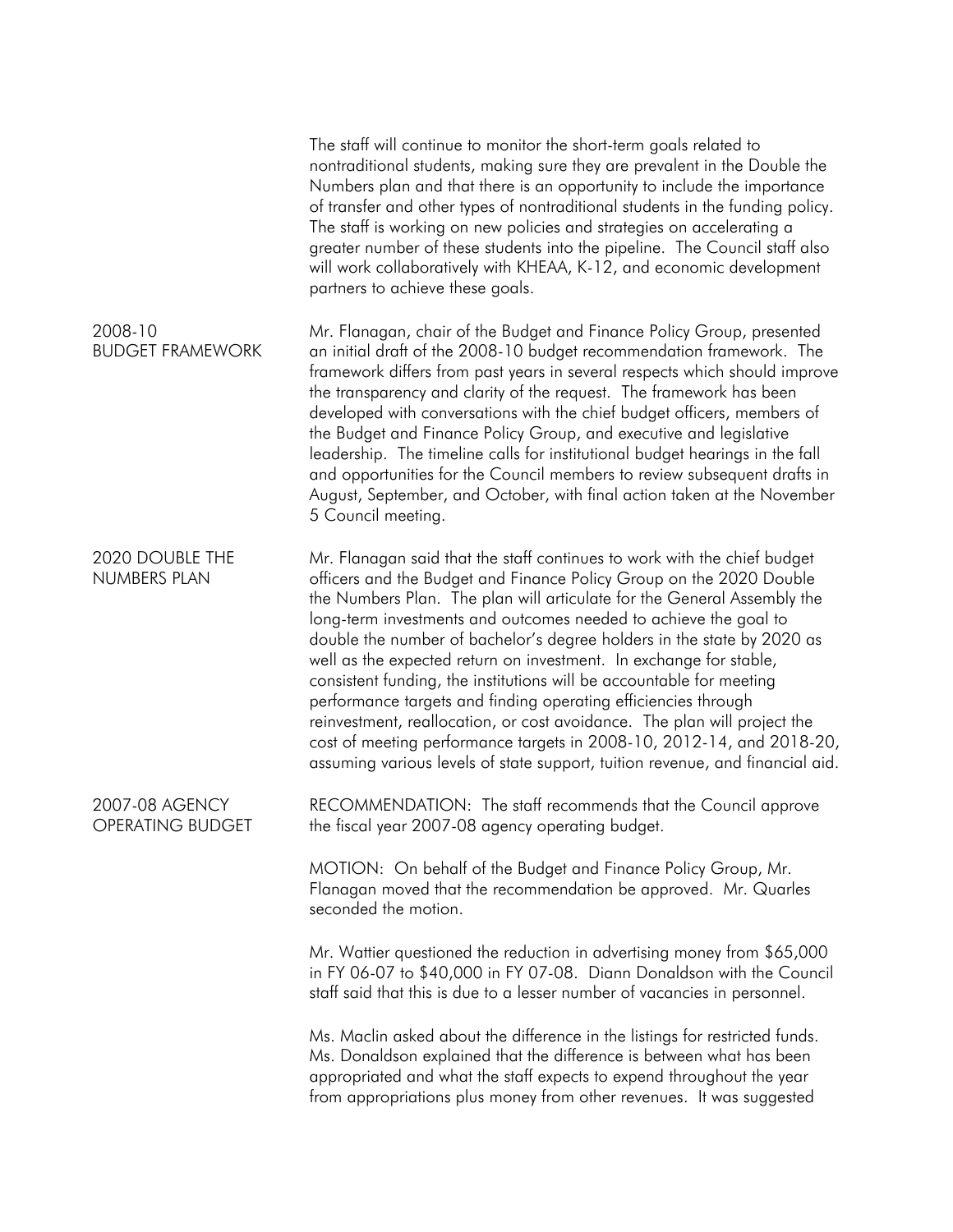that in the future the categories be labeled "current operations" and "expected appropriations."

VOTE: The motion passed.

QUALITY & ACCOUNTABILITY POLICY GROUP REPORT Mr. Wattier presented a report from the Quality and Accountability Policy Group meeting earlier in the day. REVIEW OF UK METHODS FOR MEASURING PROGRESS TOWARD ITS HB 1 GOALS UK President Lee Todd presented information and results for the measures that are monitored to assess progress as UK becomes a major comprehensive research institution ranked nationally in the top 20 public universities. Mr. Wattier asked that the full Council rather than the Executive Committee consider the measurement systems proposed by the institutions in their individual business plans. NEW FRAMEWORK FOR ADULT EDUCATION The policy group heard a presentation on the new framework being used by Kentucky Adult Education in its mission to raise the educational attainment levels of the Commonwealth's adults. The new framework has a greater focus on the core business of helping adults gain academic skills they need for postsecondary education and highly skilled jobs. It places a greater emphasis on quality student outcomes, more flexibility in providing adult education services, lower emphasis on enrollment goals coupled with new definitions for enrollments and higher performance expectations, a revised funding formula, and new opportunities for programs to earn performance funding. KY PRINCIPALS' ACADEMY & DATA QUALITY POLICY The policy group also received information on the Kentucky Principals' Academy, the creation of the working group on access to academic programs, and the data quality policy draft. Ed.D. PROPOSALS AND PROGRAMS RECOMMENDATION: The staff recommends that proposals to create new Ed.D. programs or initiatives to redesign current doctoral programs at the University of Kentucky and the University of Louisville be reviewed pursuant to the proposed criteria and process. MOTION: Mr. Wattier moved on behalf of the Quality and Accountability Policy Group that the recommendation be approved. Mr. Flanagan seconded the motion. Dr. Layzell said that five comprehensive institutions have posted proposals for an Ed.D. program in the Kentucky Postsecondary Program Proposal System (KPPPS). In addition, the University of Kentucky and the University of Louisville have been selected to participate in a Carnegie Foundation initiative to redesign the education doctorate. They were two of 20 programs nationally selected to participate in the initiative. Dr. Layzell said that the purpose of this recommendation is to put a process in place for reviewing those and other future proposals to offer new doctorates in educational leadership. These five general questions will guide the review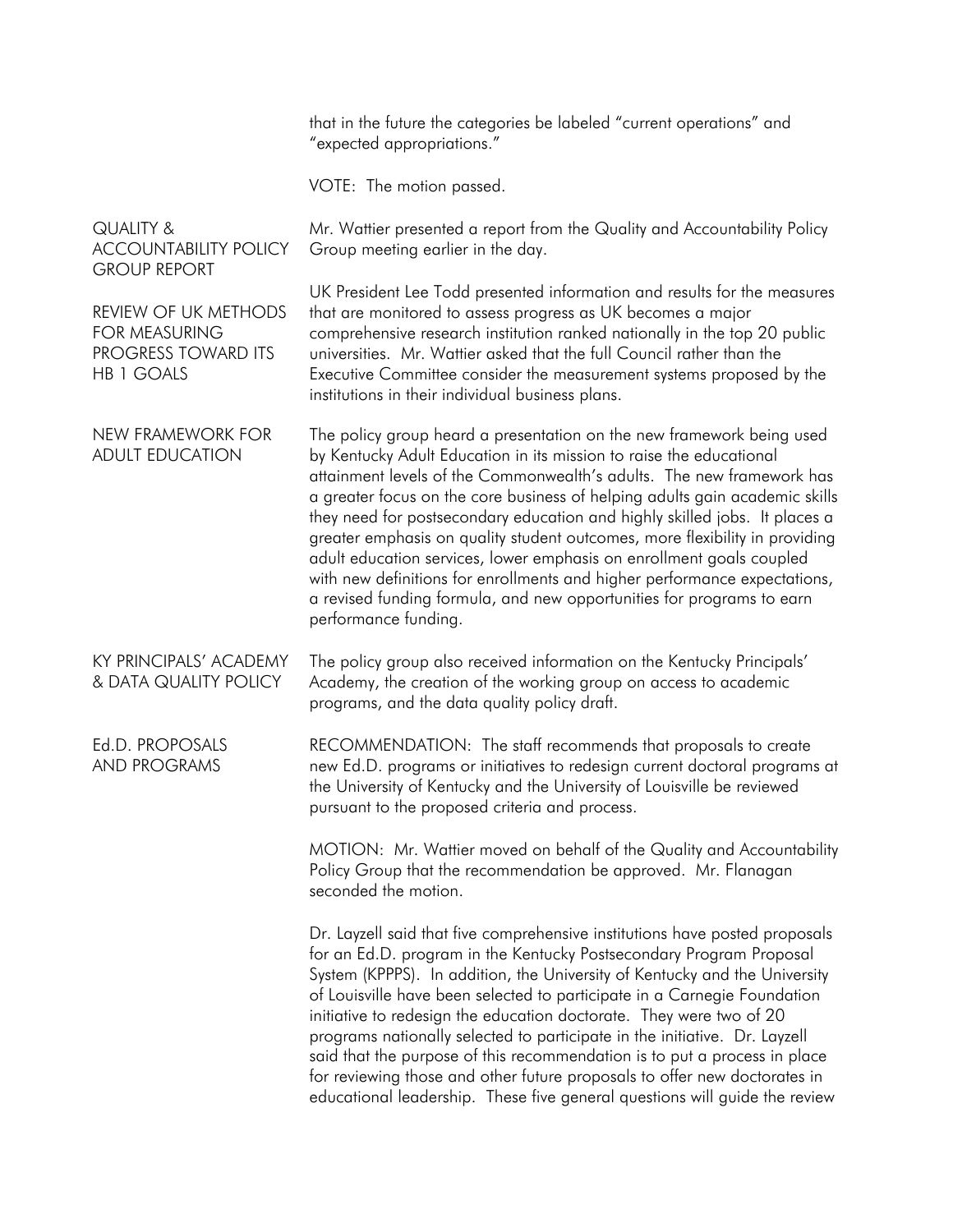of Ed.D. proposals, which is at a much greater level of specificity than the current requirements for other program proposals.

- Is the proposal consistent with Kentucky's Public Agenda for Postsecondary and Adult Education?
- Is there a need for new doctorates?
- Does the proposing institution have the programmatic and fiscal capacity to offer the program?
- Can the program be more effectively delivered by another institution?
- Can the program be offered in collaboration with another institution?

In addition, the Education Professional Standards Board Education Leadership Redesign Task Force (organized at the mandate of House Joint Resolution 14 passed by the 2006 Kentucky General Assembly) developed additional criteria that will be used to review Ed.D. proposals. These criteria provide for certain standard features applicable to all programs that will ensure effective coordination of program delivery, maximum flexibility for students in scheduling and course-taking, and efficient use of resources.

Mr. Greenberg said he is concerned that the more rigorous standards will result in fewer Ed.D. proposals and may exclude some institutions from submitting proposals.

President Votruba said that these standards are not too rigorous and will provide the guidelines that will require the institutions to address certain conditions before bringing a proposal to the Council for consideration.

Ms. Bertelsman expressed a concern that the Council may be doing things out of order. The Council should be looking at the redesign of the master's and bachelor's teaching programs and then look at the doctoral programs. She said that there is no demand for Ed.D. programs in the state and that, according to the background information provided, the primary demand will be the P-12 community. She questioned whether a P-12 teacher will spend the extra money to get an Ed.D. rather than a master's degree. Ms. Bertelsman said that the Council has on its table at the current time a hefty agenda and it is not the right time to consider Ed.D. programs.

Dr. Layzell said that there are already five proposals submitted by the institutions. Asserting the criteria to judge these proposals will allow the Council to take control of this issue. This action is not intended to create new Ed.D.s under the current design but rather to create a new educational doctorate that meets the needs of today's classroom.

VOTE: The motion passed with Ms. Bertelsman and Mr. Greenberg voting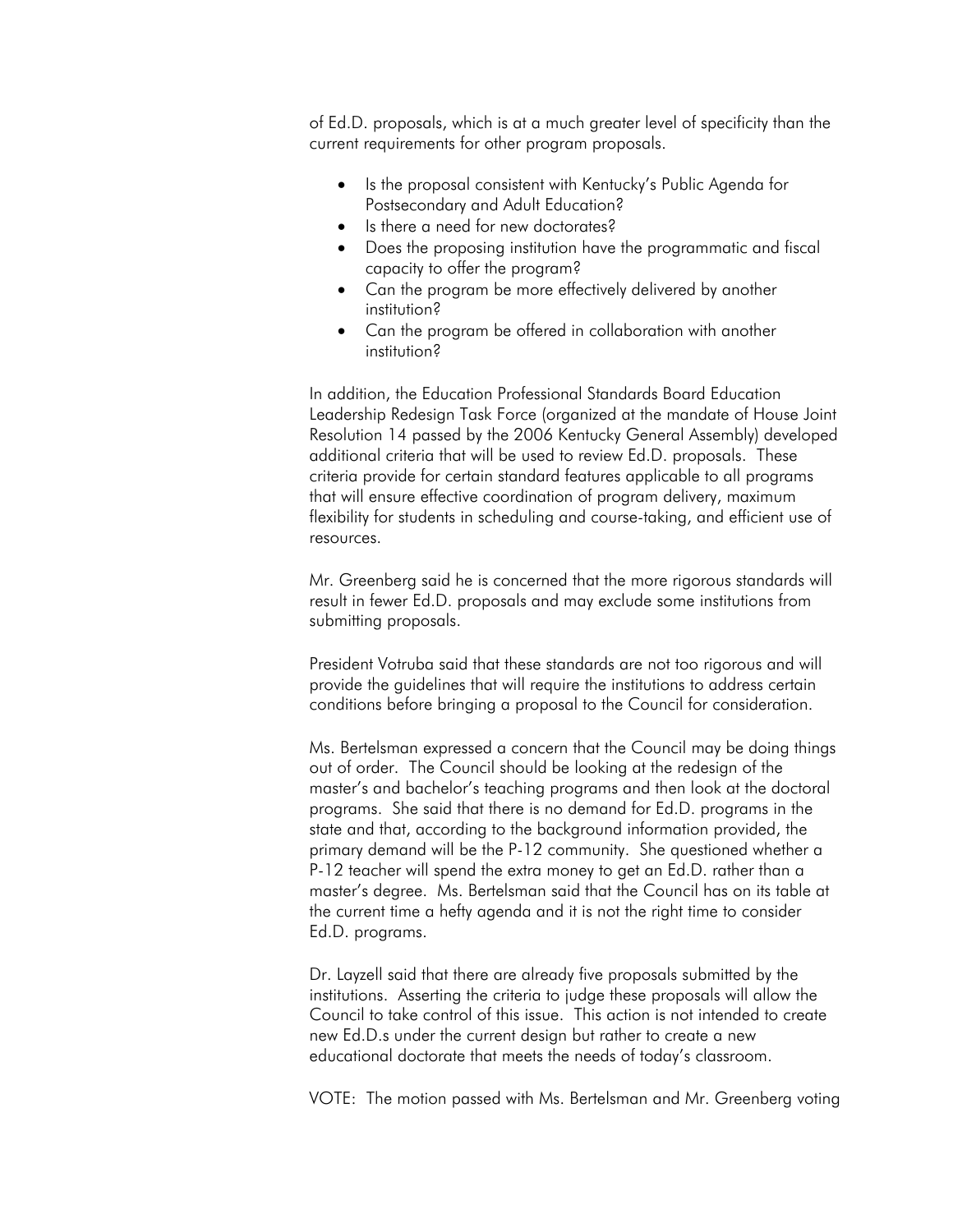## RESEARCH, EC DEV, & **COMMERCIALIZATION** POLICY GROUP REPORT

STEM TASK FORCE, TRANSLATIONAL RESEARCH CONFERENCE, BUCKS FOR BRAINS 10-YEAR ASSESSMENT

2006-08 COLLEGE ACCESS OUTREACH INITIATIVE

Mr. Hall gave a report from the Research, Economic Development, and Commercialization Policy Group.

The Council's STEM Task Force created eight study groups to develop specific and detailed strategic action plans for each of the eight original task force recommendations. A draft report is expected to be available at the September Council meeting. In addition, the Council staff is working with the University of Louisville to plan a statewide translational research conference in October and is preparing a ten-year assessment report on Bucks for Brains. The draft report will be distributed to the Council members for review.

Jim Applegate and Bruce Brooks with the Council staff discussed the 2006-08 college access outreach initiative. Due to the success of the initial outreach campaign in 2001-03, the "Go Higher Education" campaign, the 2006 General Assembly awarded \$800,000 to continue college access efforts. In addition, the Council has obtained over \$1 million in additional funding through grants and partnerships. The 2006- 08 initiative seeks to provide streamlined and relevant college-going information to traditionally underserved Kentuckians. In alignment with the Council's Double the Numbers plan to add bachelor's degrees to meet 2020 goals, this effort will initially target four key audiences with the following goals and activities:

- *Returning adults* Increase the number of returning adults enrolling in college and completing a bachelor's degree. Returning adults are defined as Kentucky residents aged 25-50 not currently enrolled with some college but no bachelor's degree. The Council has identified 233,000 potential returning adults who attended a Kentucky public institution and still reside in the state. In partnership with the institutions, the Council will coordinate a direct mail effort and media efforts to reach the more than 11,000 of these adults who have 90 or more credit hours but have not earned a bachelor's degree. A telephone survey of potential returning adults is underway to identify market segments of adults who could be motivated or would be receptive to incentives to reenroll in college and earn a bachelor's degree.
- *At-risk middle and high school students* Encourage 14,000 lowincome, at-risk middle and high school GEAR UP students to enroll in algebra by the ninth grade and take a rigorous curriculum throughout high school. Outreach efforts will encourage parents to stay involved with their child's academic life and help them plan early for college. Using creative resources from the national American Council on Education college-going campaign, "Know How 2 Go," outreach efforts will include direct mail, print, and statewide television and radio ads.
- *Potential transfer students* In partnership with KCTCS and the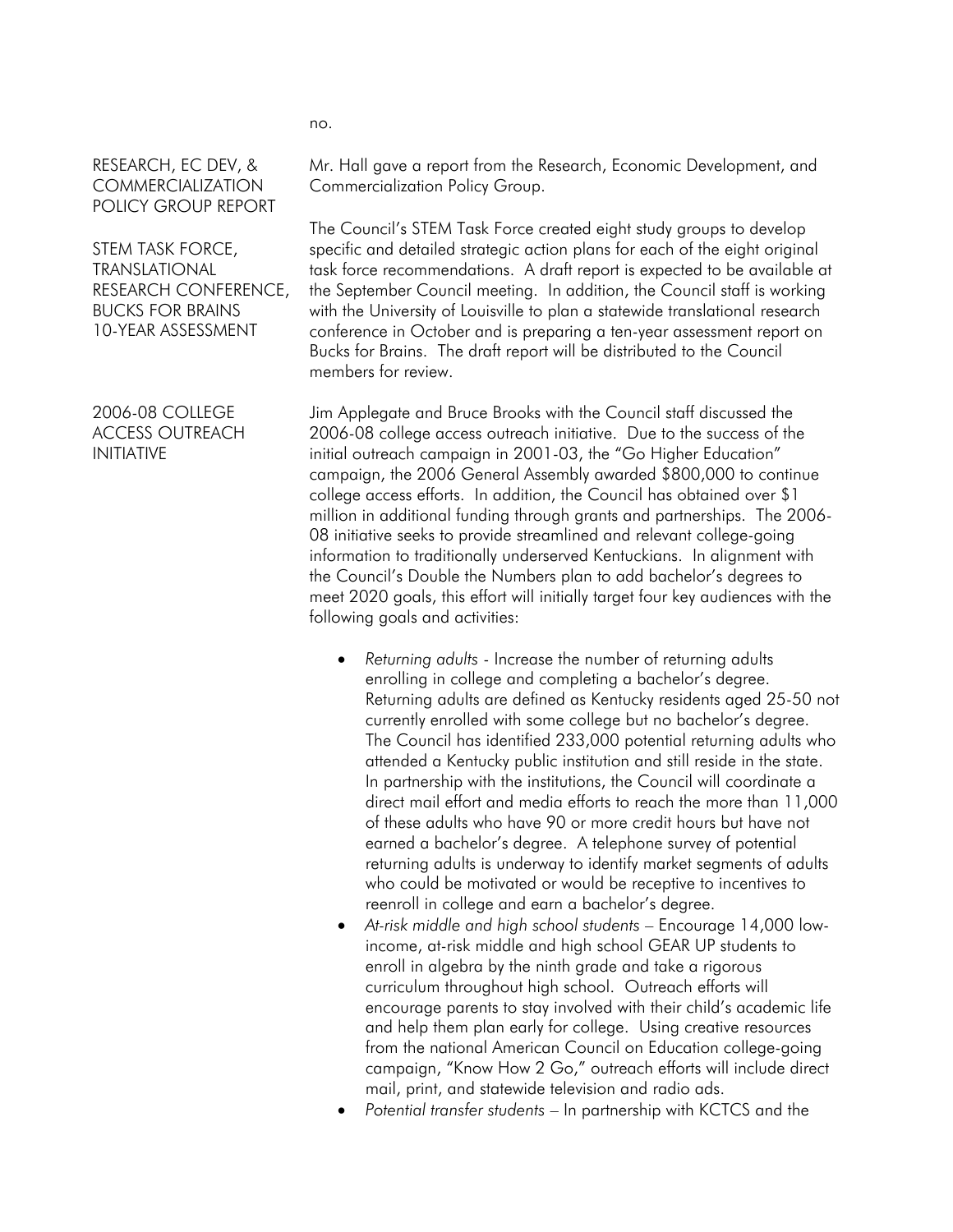|                                                   | Kentucky Association of Collegiate Registrars and Admissions<br>Officers (KACRAO), this effort will target approximately 47,000<br>potential transfer students to encourage them to transfer to a four-<br>year postsecondary institution to complete a bachelor's degree.<br>Outreach efforts include radio ads encouraging transfer, support<br>of annual transfer fairs at KCTCS institutions, and development<br>and distribution of printed and online transfer student toolkits and<br>transfer brochures to KCTCS students.<br>Potential GED students and GED graduates - In partnership with<br>$\bullet$<br>Kentucky Adult Education, the initiative will target approximately<br>800,000 Kentucky adults without a high school diploma or GED<br>for recruitment purposes and 9,500 Kentucky adults with a GED<br>who are not currently enrolled in college. Toolkits will be<br>distributed to adult educators to aid in the development of<br>recruiting adults to complete their GED and transitioning GED<br>graduates to college.                                                                                                                                                                                                                                                                                                           |
|---------------------------------------------------|------------------------------------------------------------------------------------------------------------------------------------------------------------------------------------------------------------------------------------------------------------------------------------------------------------------------------------------------------------------------------------------------------------------------------------------------------------------------------------------------------------------------------------------------------------------------------------------------------------------------------------------------------------------------------------------------------------------------------------------------------------------------------------------------------------------------------------------------------------------------------------------------------------------------------------------------------------------------------------------------------------------------------------------------------------------------------------------------------------------------------------------------------------------------------------------------------------------------------------------------------------------------------------------------------------------------------------------------------------|
| P-16 COUNCIL                                      | A report on activities of the P-16 Council was included in the agenda<br>book. Jeanne Ferguson, a member of the Kentucky Board of Education,<br>will serve as chair for the coming year. Mr. Turner thanked Mr. Wattier for<br>serving as chair this year. At its March meeting, Dr. Layzell outlined the<br>2006 joint P-16 budget proposal that resulted in \$8.9 million of funding<br>for the Kentucky Education Network, a high speed, education-dedicated<br>network to connect every college, university, and school district in the<br>Commonwealth, along with the agencies of the Education Cabinet and<br>other education-related offices. Also proposed during the 2006 legislative<br>session was funding for a P-16 Seamless Data Warehouse; a P-16<br>Learning Systems Integration Initiative to support a coordinated<br>administrative structure, a common course-management system, and the<br>development and acquisition of sharable instructional content modules for<br>technology-enhanced learning; and funding to support and sustain local<br>P-16 councils. The need for each of these initiatives is increasingly<br>apparent, and both Dr. Layzell and Kevin Noland, KDE interim<br>commissioner, agreed to work together and with their respective boards<br>on these initiatives during the coming budget planning process. |
| <b>COMMISSIONER OF</b><br><b>EDUCATION REPORT</b> | A report from the Kentucky Board of Education was distributed for<br>information.                                                                                                                                                                                                                                                                                                                                                                                                                                                                                                                                                                                                                                                                                                                                                                                                                                                                                                                                                                                                                                                                                                                                                                                                                                                                          |
| <b>NEW PROGRAMS</b>                               | RECOMMENDATION: The staff recommends that the Council approve<br>the master of science in nutrition services (CIP 19.0501) proposed by<br>Murray State University.                                                                                                                                                                                                                                                                                                                                                                                                                                                                                                                                                                                                                                                                                                                                                                                                                                                                                                                                                                                                                                                                                                                                                                                         |
|                                                   | RECOMMENDATION: The staff recommends that the Council approve<br>the master of science in health informatics (CIP 51.2706) proposed by<br>Northern Kentucky University.                                                                                                                                                                                                                                                                                                                                                                                                                                                                                                                                                                                                                                                                                                                                                                                                                                                                                                                                                                                                                                                                                                                                                                                    |
|                                                   | MOTION: Mr. Greenberg moved that the two programs be approved.                                                                                                                                                                                                                                                                                                                                                                                                                                                                                                                                                                                                                                                                                                                                                                                                                                                                                                                                                                                                                                                                                                                                                                                                                                                                                             |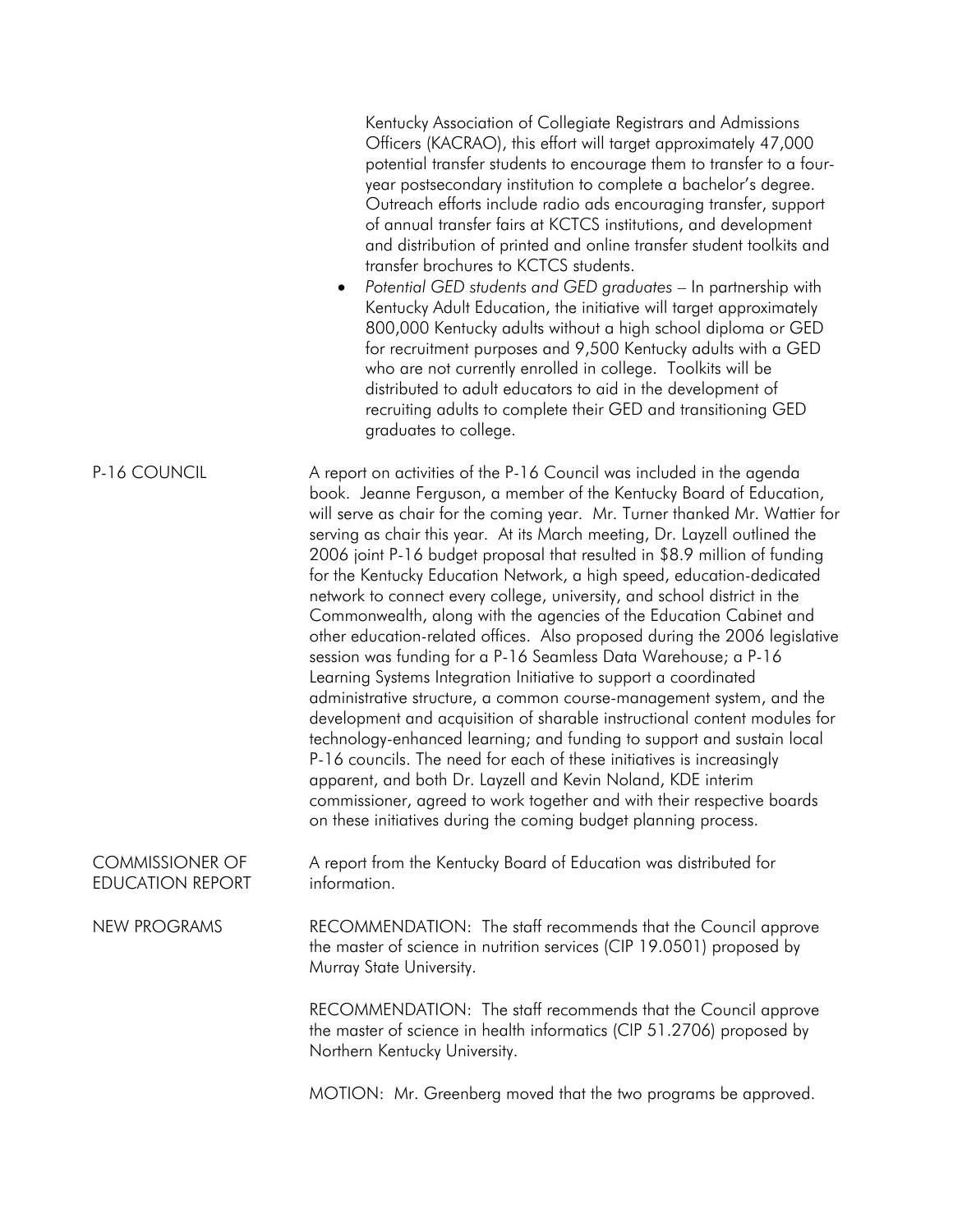Mr. Flanagan seconded the motion.

VOTE: The motion passed.

CEO REPORT Mr. Baker called attention to the report from the Committee on Equal Opportunities. He said that the Council is contracting with the Harvard Civil Rights Project to conduct a statewide diversity study. The HCRP will incorporate any relevant points from the U.S. Supreme Court decision regarding the Louisville/Jefferson County public school system case argued in December 2006. He said that the recent decision seems to say that race may be considered as one of many factors in the distribution of students.

CAPITAL PROJECTS RECOMMENDATION: The staff recommends that the Council approve the request of the University of Kentucky to consolidate two M. I. King Library South projects for a combined scope of \$2.83 million to be completed concurrently. The consolidation does not change the overall original project intent.

> RECOMMENDATION: The staff recommends that the Council approve the request of the University of Kentucky to use the HB 380 authorization to design an expansion of the Chemistry-Physics Building to also complete limited renovations to provide additional research and teaching labs. The estimated renovation project cost is \$2.25 million. The total authorized project scope is \$5 million.

> MOTION: Mr. Greenberg moved that the two projects be approved. Mr. Baker seconded the motion.

VOTE: The motion passed.

**COMMITTEE ASSIGNMENTS** Mr. Turner appointed Virginia Fox to the P-16 Council and will make additional committee assignments in the next few weeks.

RESOLUTIONS Mr. Turner read resolutions honoring and commending Joan Taylor and Ron Greenberg for their service to the Council.

> MOTION: Mr. Flanagan moved that the resolutions be accepted. Ms. Bertelsman seconded the motion.

VOTE: The motion passed unanimously.

Mr. Turner read a resolution honoring and commending Sandy Woodley for her service to the Council. Dr. Woodley, vice president for finance, is leaving the Council to become the chief financial officer with the Arizona Board of Regents in Phoenix.

MOTION: Mr. Flanagan moved adoption of the resolution. The motion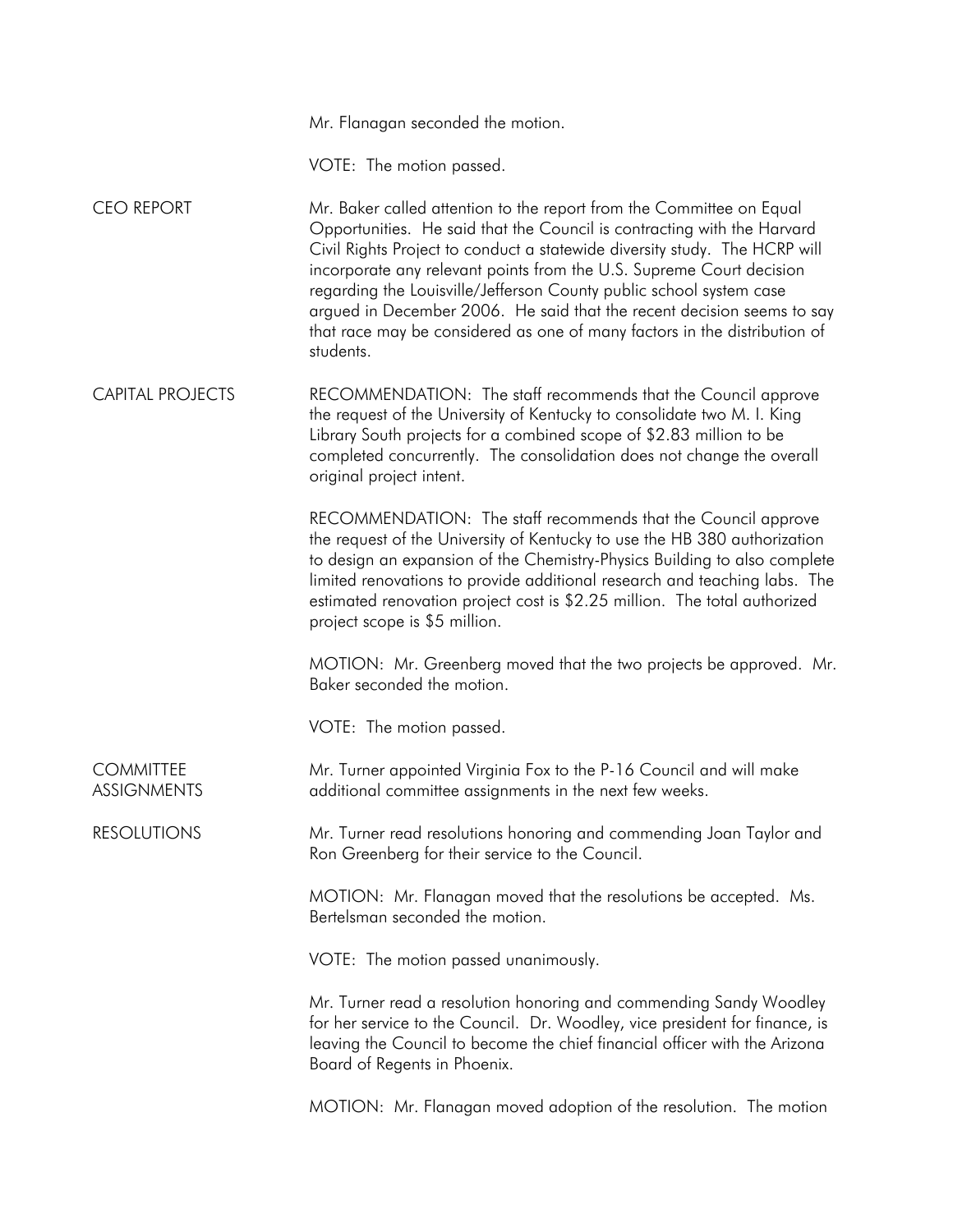|                                          | was seconded by Mr. Baker.                                                                                                                                                                                                                                                                                                                                                                                                                                                                                                                                                                                                                                               |
|------------------------------------------|--------------------------------------------------------------------------------------------------------------------------------------------------------------------------------------------------------------------------------------------------------------------------------------------------------------------------------------------------------------------------------------------------------------------------------------------------------------------------------------------------------------------------------------------------------------------------------------------------------------------------------------------------------------------------|
|                                          | VOTE: The motion passed.                                                                                                                                                                                                                                                                                                                                                                                                                                                                                                                                                                                                                                                 |
| STUDENT BODY<br><b>PRESIDENTS</b>        | Mr. Quarles announced that the student members who serve on the<br>university and KCTCS governing boards have been appointed. These<br>students also serve as the Board of Student Body Presidents, and David<br>Fifer from EKU is serving as the board's president for the coming year. He<br>said that the students look forward to working with the Council.                                                                                                                                                                                                                                                                                                          |
| <b>NEXT MEETINGS</b>                     | The next Council meeting is Sunday, September 16, at The Brown Hotel in<br>Louisville. The meeting is being held in conjunction with the 2007<br>Governor's Conference on Postsecondary Education Trusteeship<br>September 16 and 17.                                                                                                                                                                                                                                                                                                                                                                                                                                    |
|                                          | The Council will meet in retreat August 26-27 in Lexington.                                                                                                                                                                                                                                                                                                                                                                                                                                                                                                                                                                                                              |
| <b>CPE PRESIDENTIAL</b><br><b>SEARCH</b> | Ms. Bertelsman reported that the Presidential Search Committee is<br>interviewing a candidate later in the day.                                                                                                                                                                                                                                                                                                                                                                                                                                                                                                                                                          |
|                                          | Mr. Greenberg said that, given the Council's task of developing a budget<br>recommendation for 2008-10, the primary work ahead is meeting with the<br>members of the General Assembly to gain support for that<br>recommendation. He suggested that if a candidate is not found, the<br>Council should consider appointing an interim president to meet with the<br>legislators on behalf of the Council members. He said what has<br>happened recently with the candidates for the position of Commissioner of<br>Education is another reason to consider an interim. This will allow ample<br>time for vetting and scrutiny of potential candidates for CPE president. |
|                                          | Mr. Baker said that it is premature to discuss an interim when a candidate<br>is scheduled to be interviewed later in the day.                                                                                                                                                                                                                                                                                                                                                                                                                                                                                                                                           |
|                                          | Mr. Turner suggested that this discussion be held until after today's<br>interview. Mr. Turner asked for a motion to go into executive session to<br>discuss legal matters and a personnel matter and stated that there may be<br>action taken when the Council returns to open session later in the day.                                                                                                                                                                                                                                                                                                                                                                |
|                                          | MOTION: Ms. Bertelsman moved that the Council go into executive<br>session. Mr. Flanagan seconded the motion.<br>VOTE: The motion passed.                                                                                                                                                                                                                                                                                                                                                                                                                                                                                                                                |
|                                          | The Council went into executive session at 12:05 p.m.                                                                                                                                                                                                                                                                                                                                                                                                                                                                                                                                                                                                                    |
|                                          | The Council returned to open session at 2:55 p.m.                                                                                                                                                                                                                                                                                                                                                                                                                                                                                                                                                                                                                        |
|                                          | MOTION: Mr. Baker moved that the Council terminate the search for<br>CPE president. Mr. Quarles seconded the motion.                                                                                                                                                                                                                                                                                                                                                                                                                                                                                                                                                     |